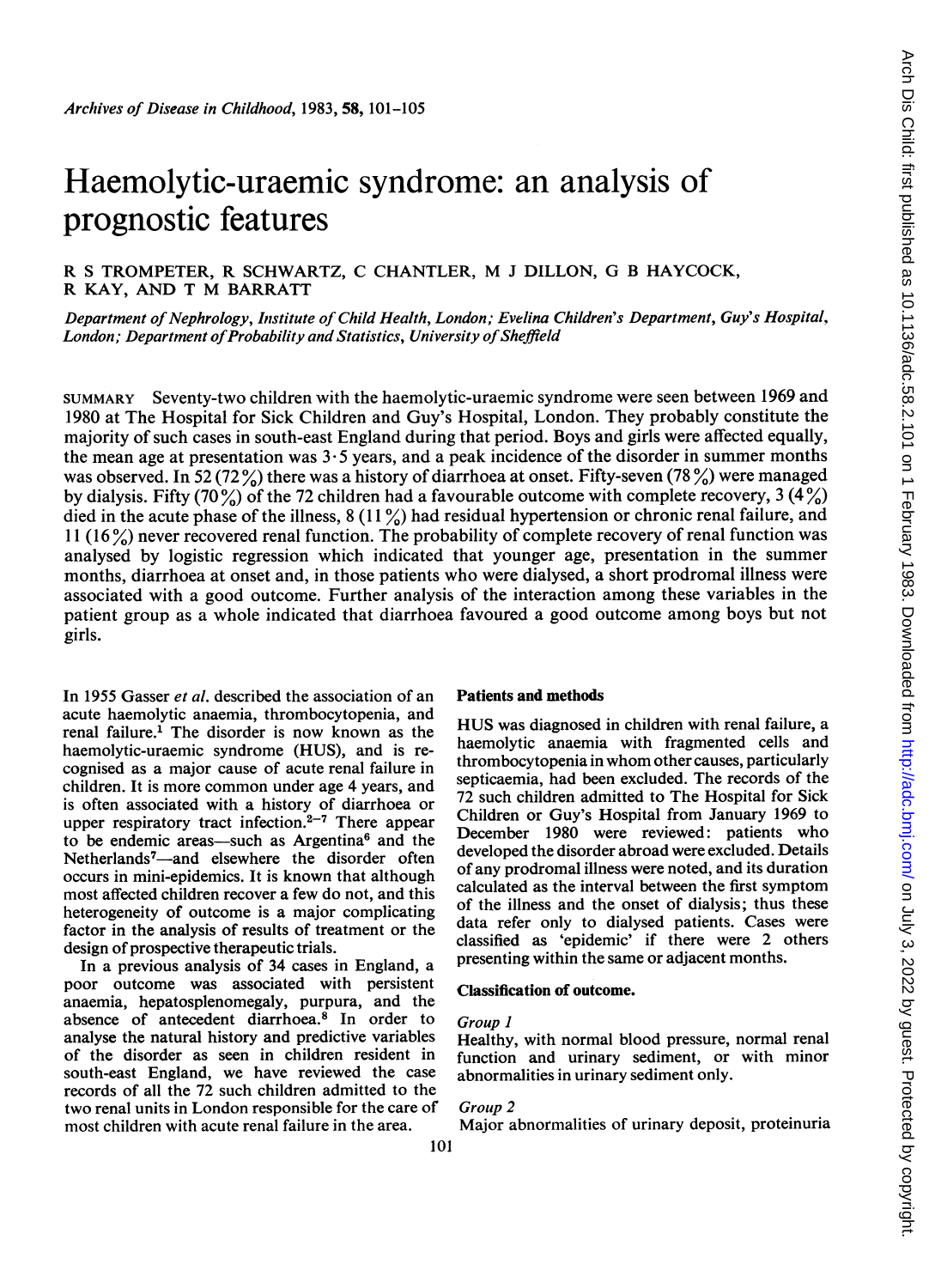$(2+$  or more on Albustix) or hypertension, but otherwise normal renal function.

#### Group 3

Chronic renal failure (glomerular filtration rate  $\leq$ 40 ml/min per 1.73 m<sup>2</sup> surface area, or plasma creatinine concentration  $>100 \mu$ mol/l (1.1 mg/100 ml).

### Group 4

End-stage renal failure on regular dialysis or with a functioning renal graft.

Late death from renal failure.

#### Group 6

Early death in the acute phase of the illness before outcome ofrenal function could be assessed.

In the analysis of results we have classified group <sup>1</sup> as having a favourable outcome, groups 2-5 as unfavourable, and omitted group 6 as not contributing data to the long-term prognosis.

Candidate predictive variables were analysed by logistic regression which models the logarithm of the odds of a good outcome as a linear function of the independent variables under consideration.<sup>9</sup> If P denotes a child's probability of a good outcome then,  $(1-P)$  is the probability of a poor outcome and (P/1-P) are the odds in favour of 'good'; the model assumes  $(P/I-P)$  = exp  $(\beta_0 + \beta_1x_1 + ... \beta_Rx_R)$ where  $x_1, x_2, \ldots, x_R$  are the child's values of the independent variables. The equation transforms to  $\ln(P/I-P) = \beta_0 + \beta_1x_1 + \ldots \beta_Rx_R$  and the analysis provides estimates of  $\beta_0$ ,  $\beta_1$ , ...,  $\beta_R$ , which can be used to evaluate the effect and significance of the x variables. The set of values of  $x_1$  . . . .  $x_R$  for an individual child can be inserted into the equation and, using the estimated values of  $\beta_0$ ,  $\beta_1$ .... $\beta_R$ , a value of  $1n (P/1-P)$  can be obtained which can then be used as a score to allocate the child to a 'good outcome predicted' or 'poor outcome predicted' group, depending on whether  $1n (P/1-P)$  is greater or less than zero.

## Results

Patients. There were 35 boys and 37 girls. Their mean age was  $3.5$  years; 21 (29%) were under 1 year and 24 (33%) over 4 years of age (Fig. 1). In some years (1969, 1979) only one patient was seen, but in 1980 there were 19 patients. Forty-nine  $(68\%)$ presented in the summer months (May-September inclusive;  $\chi^2 = 22$ ; P<0.01), with a peak in September (Fig. 2). Only 6 of the children lived in



Fig. 1 Age, gender, and year of presentation of 72 children with HUS 1969-80.  $\bullet = boys$ ,  $\bigcirc = girls$ .



Fig. 2 Season of presentation.  $\Box$  = diarrhoea,  $\square$  = no diarrhoea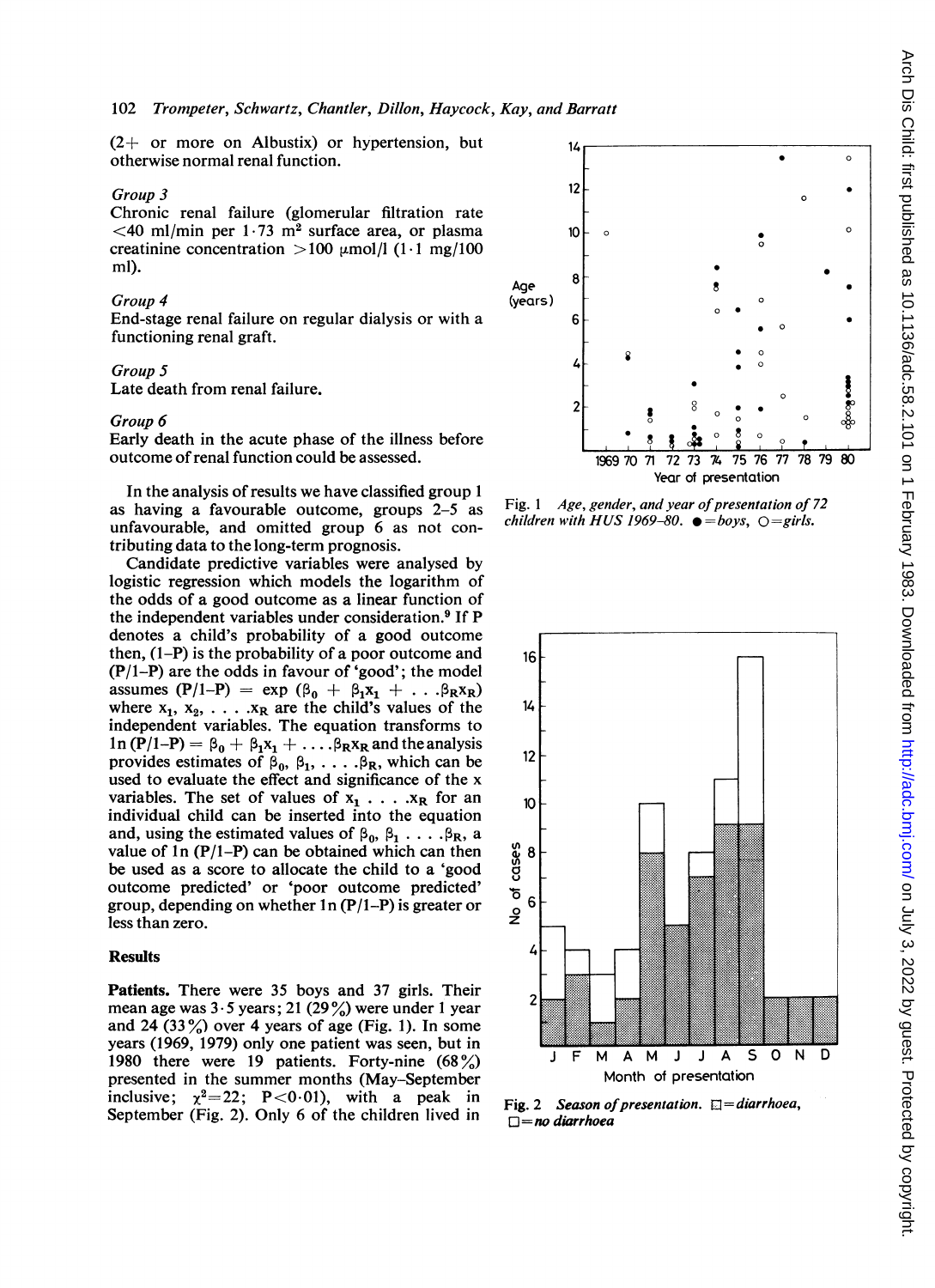the London metropolitan area, the majority coming from outer suburban or rural regions of south-east England. On child had a sibling similarly affected with HUS who died before admission to hospital. In 52  $(72\%)$  there was a history of diarrhoea at onset and in 9  $(13\%)$  there was respiratory tract disease initially. There was no association between diarrhoea and season (Fig. 2). There were no differences in age and gender distribution or in the incidence of diarrhoea between the 28 affected children who presented in the first 6 years (1969-74) of the study and later cases.

Fifty-seven (78  $\%$ ) of the children were treated by peritoneal or haemodialysis or both, and in them the duration of the prodrome ranged from <sup>1</sup> to 60 days, averaging  $11 \cdot 3$  days. In the earlier years, up to 1975, most patients were heparinised but in the second half of the series only a few have been, and between 1975 and 1977 some patients received fibrinolytic therapy.10 In addition, most patients received blood transfusion, recently with donor-fresh blood and sometimes with fresh frozen plasma or plasmapheresis' as well.

**Outcome.** Fifty  $(70\%)$  of the children had a good outcome with complete recovery (group 1), including all but one ofthe <sup>15</sup> undialysed patients. Two patients have residual proteinuria and hypertension (group 2), 6 have chronic renal failure (group 3), 3 are on renal replacement programmes (group 4), and 8 died



Fig. 3 Duration of prodromal illness in the  $56$ dialysed patients. Outcome groups:  $1=$ complete  $recovery, 2=residual\ hypertension/proteinuria,$  $3$  = chronic renal failure,  $4$  = dialysis/transplant,  $5 =$ late death,  $6 =$ early death.

without recovery of renal function (group 5): in all 19 (26 $\frac{\%}{\%}$ ) are classified as having a poor outcome. Three patients died during the first days of admission and thus outcome cannot be evaluated (group 6) (Fig. 3).

Thirty-seven  $(66\%)$  of the 57 dialysed patients recovered sufficient renal function to stop dialysis within 2 weeks and only one of these had residual nephropathy; <sup>3</sup> died during this period. By the end of 4 weeks, 2 more had recovered (one completely), and by the end of 8 weeks a further 3 died without recovering renal function and in an additional patient dialysis was stopped after 7 weeks, and although renal function was very poor he survived a further 8 months: he has been assigned to group 5. Of the remaining <sup>11</sup> cases still on dialysis at 8 weeks, 4 subsequently recovered renal function after 10 weeks (2 patients), 14 and 52 weeks respectively, but all had residual nephropathy, 4 died, and 3 are alive on regular dialysis or have a functioning graft. Thus only one of 37 cases dialysed for less than 2 weeks had a poor outcome, whereas only one of 16 cases dialysed for more than 2 weeks had complete recovery of function. None of the children with favourable outcome subsequently deteriorated to groups 2-5.

Eight (29%) of the 28 children seen in the first 6 years of the survey (when most patients were heparinised) had a poor outcome, not significantly different from the 17 (40  $\frac{\%}{\%}$ ) of the 43 children in the second 6-year period, when only a few patients were heparinised.

Eight (80  $\%$ ) of the 10 dialysed patients who had a prodromal illness of more than 20 days failed to recover function completely, in contrast to only 14  $(30\%)$  of the 47 with a prodrome less than 20 days  $(\chi^2=8.5; P<0.01)$  (Fig. 3).

Prognostic variables. The probability of a good outcome (group 1) as opposed to a poor outcome (groups 2-5) was analysed by logistic regression. The prognostic variables considered were (1) age, (2) gender, (3) season, (4) epidemicity, and (5) a prodrome of diarrhoea.

A first analysis of the <sup>69</sup> cases (excluding group 6) indicated that age (P<0.05) and season (P<0.01) . had a significant effect on outcome, diarrhoea a marginal one ( $P \approx 0.1$ ), but gender and epidemicity did not: thus older children did worse, whereas <sup>5</sup> <sup>6</sup> summer cases and children with diarrhoea did better.

Inclusion of the duration of prodrome and<br>omission of gender and epidemicity in similar  $e\,56$  omission of gender and epidemicity in similar  $e\,56$  $_{i}$ plete analysis restricted to the  $_{54}$  dialysed patients (excluding those in group 6) showed the duration of prodrome to be a significant variable  $(P<0.05)$  and strengthened the effect of diarrhoea ( $P < 0.05$ ) with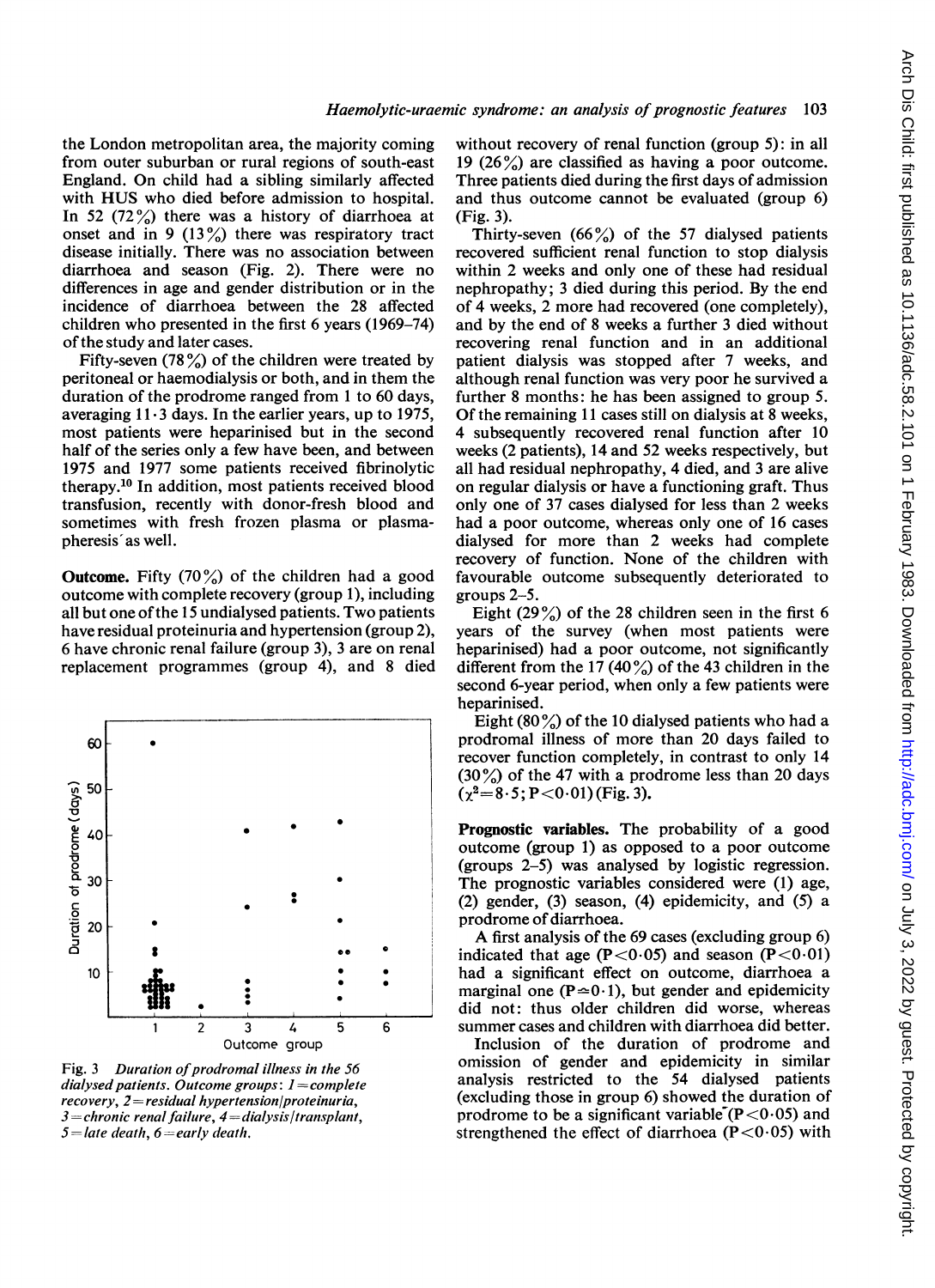the other variables retaining effects similar in magnitude and direction as in the full group: of the patients dialysed, those with a long prodrome did worse.

Investigation of the possible interaction of the predictive variables in the group as a whole showed that the only terms to have a significant interaction were gender and diarrhoea: it was only in boys that the presence of diarrhoea was associated with an increased probability of a good outcome.

The probability of P at presentation of a good outcome is given by 1n (P/1-P) =  $\beta_0 + \beta_1x_1 + \beta_2x_2$  $+ \beta_3x_3 + \beta_5x_5 + \beta_{25}x_{25}$  where  $x_1 =$  age (years),  $x_2$  = gender (female = 0, male = 1),  $x_3$  = season (winter = 0, summer = 1),  $x_5$  = diarrhoea (absent  $= 0$ , present  $= 1$ ), and  $x_{25}$  represents the interaction of gender and diarrhoea taking a value of <sup>1</sup> in boys with diarrhoea and 0 in all other cases. The estimates for the coefficients  $\beta$  ( $\pm$ standard errors) were  $\beta_0 = 1.66$ ,  $\beta_1$  (age) = -0.27  $\pm$  0.11,  $\beta_2$  (gender) =  $-2.78 \pm 1.49$ ,  $\beta_3$  (season) =  $2.60 \pm 0.82$ ,  $\beta_5$ (diarrhoea) =  $-1.43$  ( $\pm 1.41$ ), and  $\beta_{25}$  (gender + diarrhoea) =  $4.49 \pm 1.85$ . The relationship between **P** and  $\ln (P/1-P)$  is evident in Fig. 4. This analysis



Fig. 4 Probability of good outcome, calculated from age, gender, season, and presence of diarrhoea at onset.  $Q=complete$  recovery (group 1),  $Q=residual$ nephropathy (groups 2 and 3),  $\bullet$  = no recovery of renal function (groups 4 and 5).

correctly predicted  $84\%$  of the outcomes and identified 63% of the unfavourable results (Fig. 4).

### **Discussion**

The clinical features of HUS are well known, and the children in this series conform to the expected pattern. However, in some other series the mean age at the age of onset was about one year, whereas in the present series it was  $3 \cdot 4$  years. The association with diarrhoea is usual, and the seasonal variation in incidence is in accord with other reports7 <sup>11</sup> <sup>12</sup> showing a peak in the spring and summer months.

The outcome, with  $11\%$  having residual nephropathy and  $15\%$  failing to recover renal function, also accords with experience in non-endemic areas.13 In this retrospective survey of 12 years' experience in two separate paediatric nephrology departments it was considered that the criteria for selecting patients for treatment-for example heparinisation and the regimens followed-were too varied for detailed analysis, but no trends were observed.

Our data provide <sup>a</sup> basis for prognosis at 3 moments in the illness. Firstly, at presentation, youth, the presence of diarrhoea, and occurrence in summer months have been identified as good prognostic features. The appreciation of the interaction effect that the association of diarrhoea with a good outcome is confined to boys necessitates a rather more complicated formula for calculation of the probability of a good outcome correctly predicted and  $63\%$  of poor outcomes identified (Fig. 4).

Secondly, at the onset of dialysis, the effect of the duration of prodromal illness is introduced (Fig. 3). The association of long prodrome with poor outcome has several possible interpretations: it may be that early dialysis improves the outcome of the renal disease, or that variable indications for dialysis in the group as a whole lead to the inclusion of patients who would have fared well anyway in the early dialysed group, or that an explosive onset is more likely to necessitate blood transfusion which may itself have a beneficial effect, or that the nature of the prodromal illness is different in patients with a poor outcome. Of this possibilities, we favour the last, for we have already identified another feature of the prodromal illness—that is the presence or absence of diarrhoea-as influencing outcome.

Thirdly, the watershed on dialysis appears to be at 2 weeks, for of the 37 children who came off dialysis before, only one had residual nephropathy, whereas of those 16 needing dialysis longer only one recovered completely. It is worthy of note that one child was able to come off dialysis after one year of treatment, and <sup>3</sup> children remained anuric for more than 10